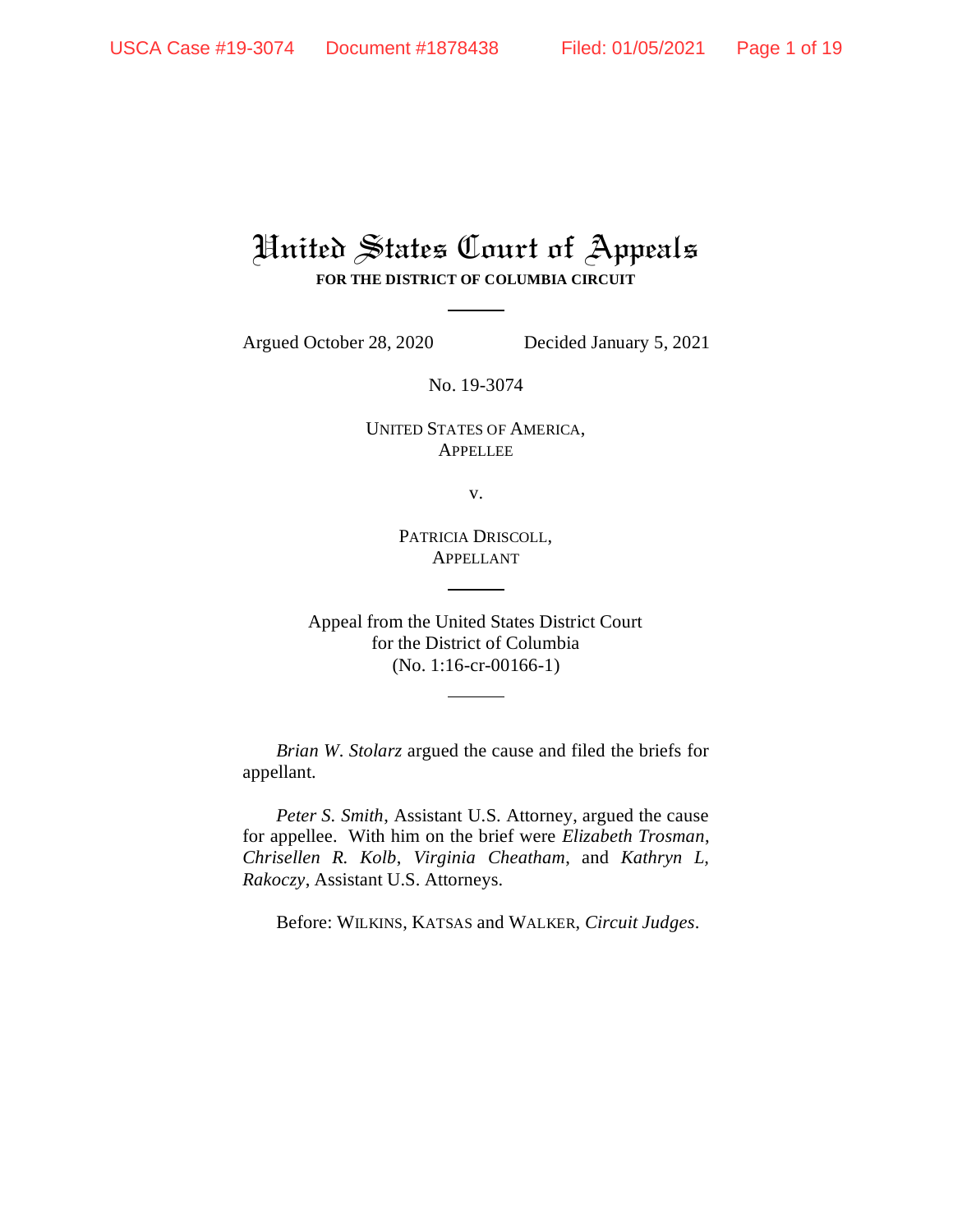$\mathcal{L}$ 

## Opinion for the Court filed by *Circuit Judge* WILKINS.

WILKINS, *Circuit Judge*: In November 2018, after a fourweek jury trial, Appellant Patricia Driscoll was convicted of two counts of wire fraud, one count of first-degree fraud, and two counts of tax evasion. On appeal, Driscoll argues that the District Court committed several errors that warrant a new trial or dismissal of the indictment. Specifically, she contends that the District Court erred in denying her motion for mistrial or dismissal based on *Brady* and Fifth Amendment violations. She argues that the District Court should have granted a pretrial discovery motion that would have revealed Government misconduct. And she argues that the District Court delivered multiple coercive anti-deadlock instructions to the jury.

We agree that the anti-deadlock instructions likely coerced a unanimous verdict. Accordingly, we vacate Driscoll's convictions and remand for a new trial. As to the *Brady* claim, we find no prejudice, so we affirm the District Court's denial of the motion to dismiss the indictment.

Because we remand for a new trial, we do not address Driscoll's pretrial discovery argument. And for the reasons explained below, we do not reach Driscoll's Fifth Amendment argument.

Driscoll is the former president of a nonprofit organization in Washington, D.C. On May 22, 2015, ESPN published an article detailing fraud allegations against her. The article indicated that a former employee of the nonprofit had contacted the FBI, and the same employee planned to file an IRS whistleblower complaint which might lead to charges of embezzlement and fraud against Driscoll.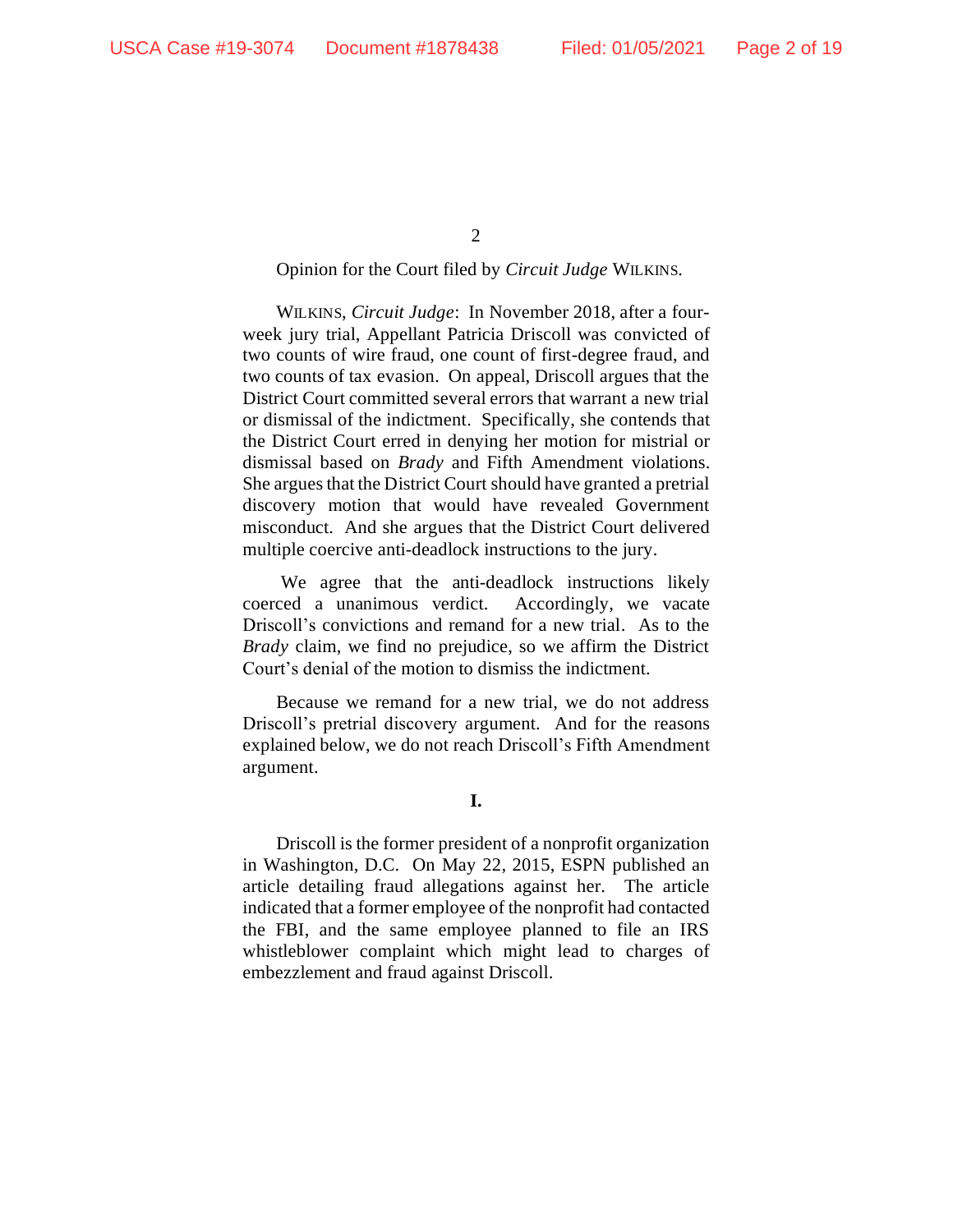The following month, Driscoll participated in a public hearing against her ex-husband over the custody of their child. During that four-day trial, Special Agent Robert Valdini—an IRS criminal investigator—showed up, sat in the courtroom, and observed testimony, including testimony from Driscoll about her finances. Driscoll approached Valdini and asked who he was, and Valdini responded that he was a member of the public. Valdini also observed testimony from Tanya Finch, a cousin of Driscoll's ex-husband who also happened to be the IRS whistleblower.

Valdini took detailed notes during the custody hearing, gathering information for the criminal investigation against Driscoll.Valdini had been authorized to attend the hearing by an Assistant United States Attorney. And during the first three days of the hearing, Valdini prepared memoranda of activity, documenting testimony and exhibits relevant to the criminal investigation.

On the final day of the custody hearing, Valdini took no notes and prepared no memoranda. That day, he connected with Driscoll's ex-husband, along with the ex-husband's new wife and the couple's custody lawyer. The four of them went to lunch together at the request of Driscoll's ex-husband, who offered to provide Valdini information about Driscoll to aid in the criminal investigation.

On September 20, 2016, Driscoll was indicted on eight counts of fraud and tax evasion. In April 2017, defense counsel filed pretrial motions, including a motion for discovery on a "parallel proceeding" issue. In that motion, defense counsel asked the District Court to authorize discovery on whether the Government had used a civil "audit" process to gather information for Driscoll's criminal case. *See generally United States v. Kordel*, 397 U.S. 1, 13 (1970) ("Government may not use evidence against a defendant in a criminal case which has

<sup>3</sup>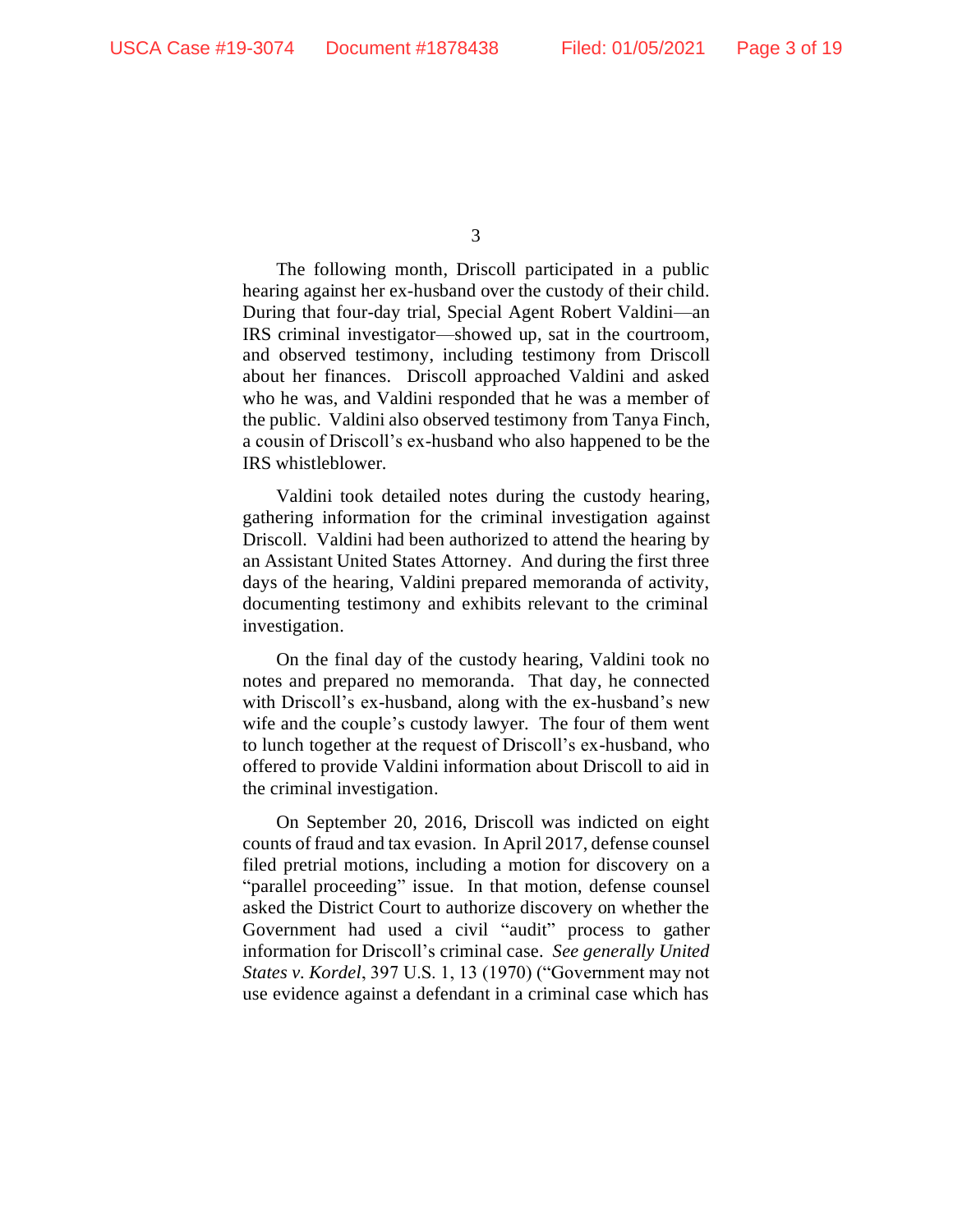been coerced from him under penalty of either giving the evidence or suffering a forfeiture of his property."). The Government opposed the motion, arguing that it had already provided substantial discovery about the IRS agent involved in the case (including a "memorandum and handwritten notes"), and calling Driscoll's request "unfounded." J.A. 129. In reply, Driscoll raised the child custody hearing for the first time as an issue warranting discovery. The Government moved to strike portions of the reply for raising new issues, but then argued in sur-reply that the defense was "not entitled" to further discovery. J.A. 174, 183. In August 2017, the District Court denied the motion in a minute order.

Trial began on October 17, 2018. Two weeks into trial, Valdini's conduct at the child-custody hearing—and specifically, his lunch with Driscoll's ex-husband—came to light through cross-examination of a Government witness and subsequent questioning of the prosecutors by the District Court. Government counsel had not been aware of Valdini's lunch outing, but after conferring with agents involved in the investigation, the Government disclosed Valdini's actions to the District Court. The District Court ordered the Government to produce "detailed, under oath account[s] of everything that happened." J.A. 236.

The following day, the Government submitted affidavits from Valdini, two FBI agents, and Tanya Finch.The District Court interrupted the trial and held an evidentiary hearing to call Valdini and others involved in the child-custody proceeding. At the evidentiary hearing, Valdini testified to attending Driscoll's custody trial, misrepresenting his identity to Driscoll, and preparing memoranda of activity for each day except the last, when he met with Driscoll's ex-husband and others.

<sup>4</sup>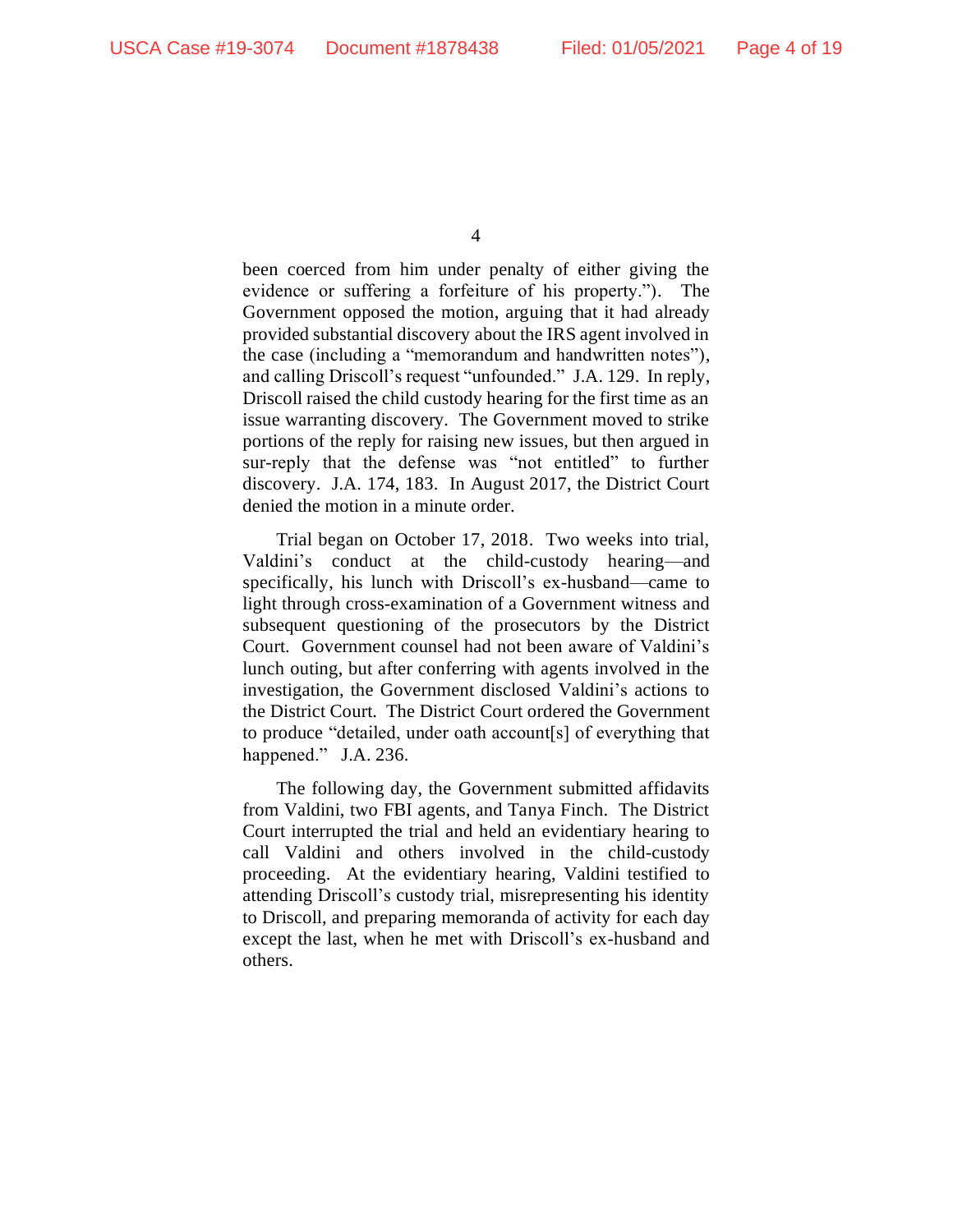Driscoll moved for a mistrial or dismissal, arguing that 1) Valdini's presence at the child-custody hearing violated her Fifth Amendment right against self-incrimination, and 2) the Government violated *Brady* by failing to disclose Valdini's conduct. The District Court denied the motions. On the Fifth Amendment claim, the District Court found that Valdini's misrepresentations had not lured Driscoll into selfincrimination. She was already on notice of her potential criminal liability before the hearing due to the ESPN article, and she was testifying at a public proceeding where a transcript could be obtained by anyone. Additionally, the District Court found no prejudice under *Brady* because Driscoll's case-inchief had not begun, and defense counsel could use the evidence effectively as impeachment evidence going forward.

Jury deliberations in Driscoll's trial began on Tuesday, November 20. The jury deliberated for approximately 45 minutes before breaking for Thanksgiving. After returning on Monday, November 26, the jury sent a note to the District Court at 11:20 am, stating: "We have one person that has his mind made up and will not change his mind. What do we do?" J.A. 379.

The District Court proposed reading instructions 2.510 and 2.601(III)(A) from the Criminal Jury Instructions for the District of Columbia (*i.e.*, the "Red Book"). While these instructions are used in both D.C. local and federal courts, the second instruction—known as the anti-deadlock *Thomas*  charge—adopts the exact language approved by this Court for breaking a deadlocked jury. *See United States v. Thomas*, 449 F.2d 1177, 1184 nn.45–46 (D.C. Cir. 1971) (en banc).<sup>1</sup>

<sup>5</sup>

<sup>&</sup>lt;sup>1</sup> The Government initially opposed using an anti-deadlock charge, arguing that it was too soon to use such an instruction, but defense counsel did not object. The Government eventually agreed to the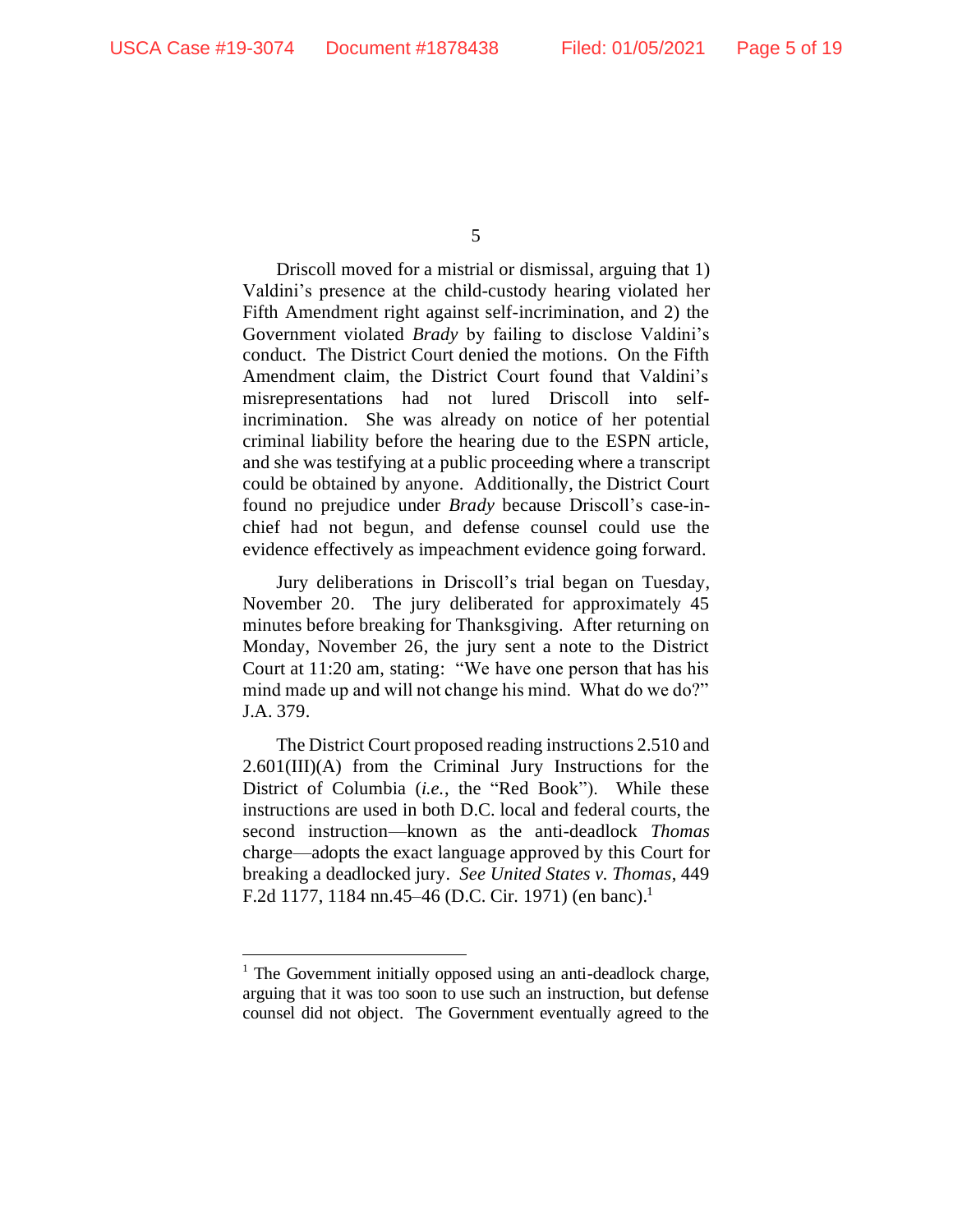The District Court called the jury back into the courtroom and read Instruction  $2.510^2$  and Instruction  $2.601(III)(A)$ , the *Thomas* charge.<sup>3</sup> After reading the *Thomas* charge, the District Court continued:

<sup>3</sup> Red Book Instruction 2.601(III)(A), also known as the *Thomas* charge, reads as follows: "The verdict must represent the considered judgment of each juror. In order to return a verdict, it is necessary that each juror agree to the verdict. In other words, your verdict must be unanimous. It is your duty, as jurors, to consult with one another and to deliberate with a view to reaching an agreement, if you can do so without violence to individual judgment. Each of you must decide the case for yourself but do so only after an impartial consideration of the evidence with your fellow jurors. In the course of your deliberations, do not hesitate to reexamine your own views and change your opinion if convinced it is erroneous. But do not surrender honest conviction as to the weight or effect of evidence solely because of the opinion of your fellow jurors, or for the mere purpose of returning a verdict. You are not partisans. You are judges—judges of the facts. Your sole interest should be to reach a just verdict from the evidence in the case."

instruction when the District Court decided to strike the words "Anti-Deadlock Instruction" from the title.

 $2$  Red Book Instruction 2.510, "Attitude and Conduct of Jurors in Deliberations," reads as follows: "The attitude and conduct of jurors at the beginning of their deliberations are matters of considerable importance. It may not be useful for a juror, upon entering the jury room, to voice a strong expression of an opinion on the case or to announce a determination to stand for a certain verdict. When one does that at the outset, a sense of pride may cause that juror to hesitate to back away from an announced position after a discussion of the case. Furthermore, many juries find it useful to avoid an initial vote upon retiring to the jury room. Calmly reviewing and discussing the case at the beginning of deliberations is often a more useful way to proceed. Remember that you are not partisans or advocates in this matter, but you are judges of the facts."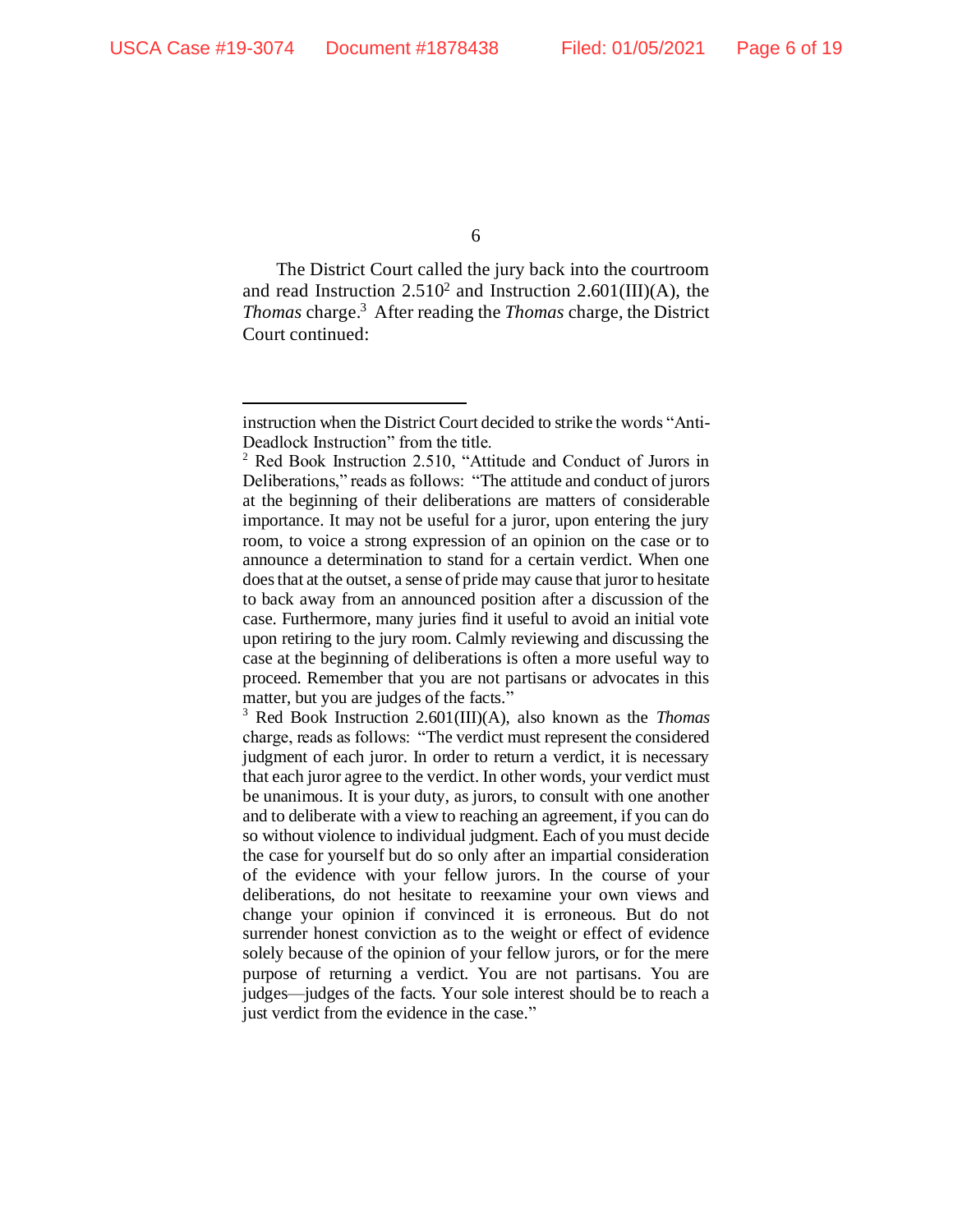And we all appreciate that this isn't easy, this is hard work, going through evidence and going through the charges, we appreciate that and we thank you for that. And we'll thank you more than once for that because we know it's not easy. But it is really important, really important to the parties and to the community, to the country.

J.A. 390. Defense counsel then objected to the instruction, arguing that the additional references to "community" and "country" might be taken by jurors to mean "the Government."

The next day, at 3:15 PM, the jury sent another note indicating its inability to reach agreement. This time, the note read: "One Juror is not following the Judges rules [*sic*]. He already has his mind made up, and he is not basing his decision on the facts. Is it possible to request an alternate juror?" J.A. 393. Defense counsel suggested a *voir dire* of the holdout juror, and the Government suggested the Court speak with the jury foreperson. The District Court called the jury back, and began by referencing the previous day's instruction:

> Well, yesterday I gave you instructions, followup instructions to deal with, a note that has some similarities to this note, and I stand by that. And you have those—you'll have that one instruction in the book of instructions I've already given you.<sup>4</sup> And I think I addressed the issue as to the necessary spirit and approach that

<sup>7</sup>

<sup>&</sup>lt;sup>4</sup> It appears from the record that the "one instruction" jurors had in writing was Instruction 2.510, not the *Thomas* instruction. *See* J.A. 390, 408 ("[T]hey don't have the *Thomas* instruction with them. They have the first one in their instructions.").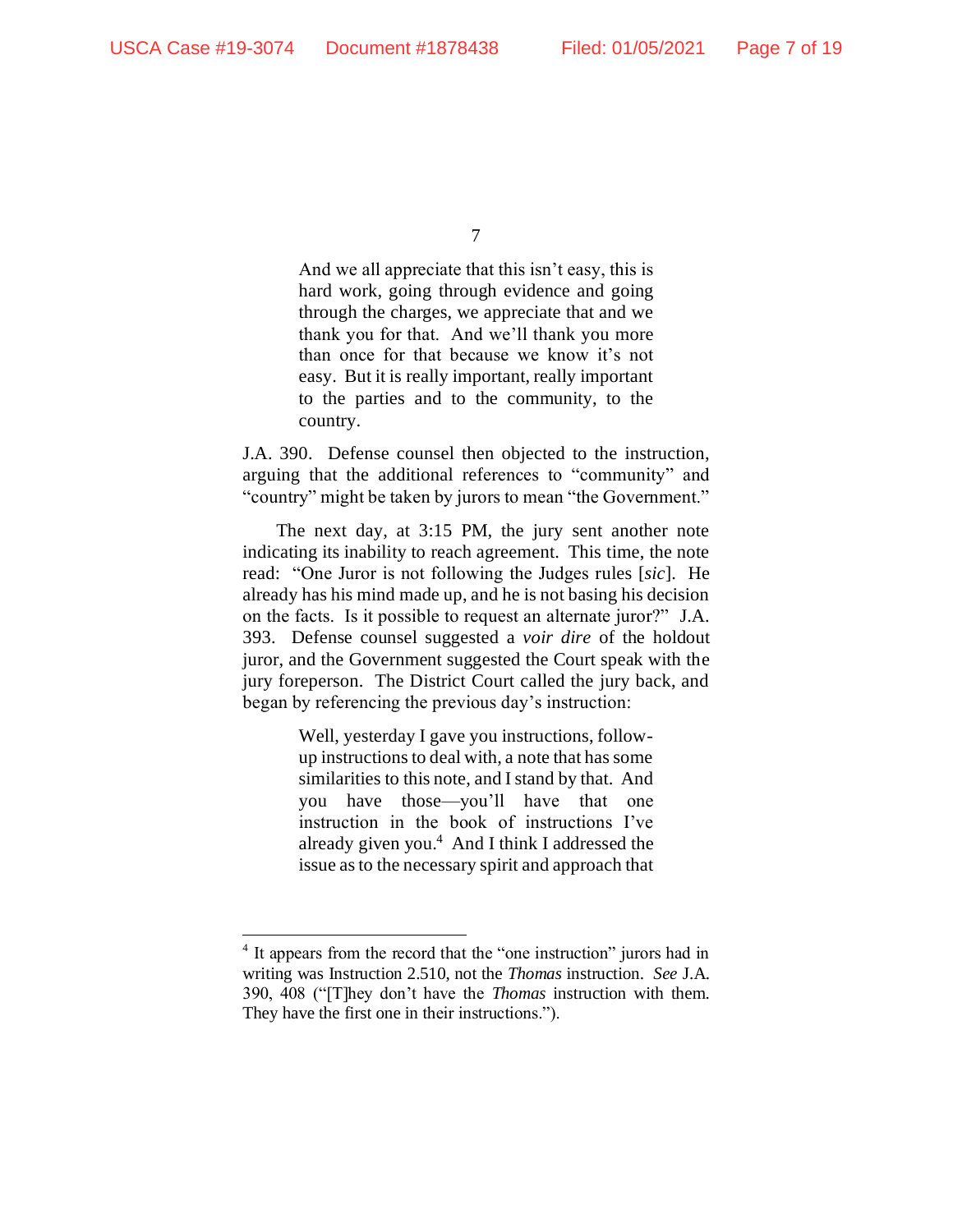each juror must take as it relates to deliberations, and I stand by that.

J.A. 401. The Court continued:

In my judgment, it is way too premature to be requesting an alternate juror.

I hope, and I hope time will show, that whichever juror this is, that he or she will embrace the spirit and the language that I read yesterday and will come around to keeping an open mind and discussing with the other jurors their position as it relates to the facts that they believe have been proven in this case. So that's my answer to the second note.

J.A. 401–02. Defense counsel objected to this instruction, arguing that it was effectively an anti-deadlock instruction devoid of crucial *Thomas* language. The District Court responded that the instruction functionally included the "second half of the *Thomas* instruction," because it "encourage[d] [the jurors] to follow the letter and the spirit of what I read to them yesterday." J.A. 407.

The following day, the jury sent another note at 4:25 pm indicating it had reached a partial verdict: "We are unanimous on 3 counts and deadlocked on 2 counts." J.A. 411. At that point, the Government and Driscoll both asked the District Court to take the partial verdict, and Driscoll moved for a mistrial on the remaining counts. The Government did not oppose the mistrial motion.

The Court called the jury back and read an instruction nearly identical to Red Book 2.601(I), the standard "Initial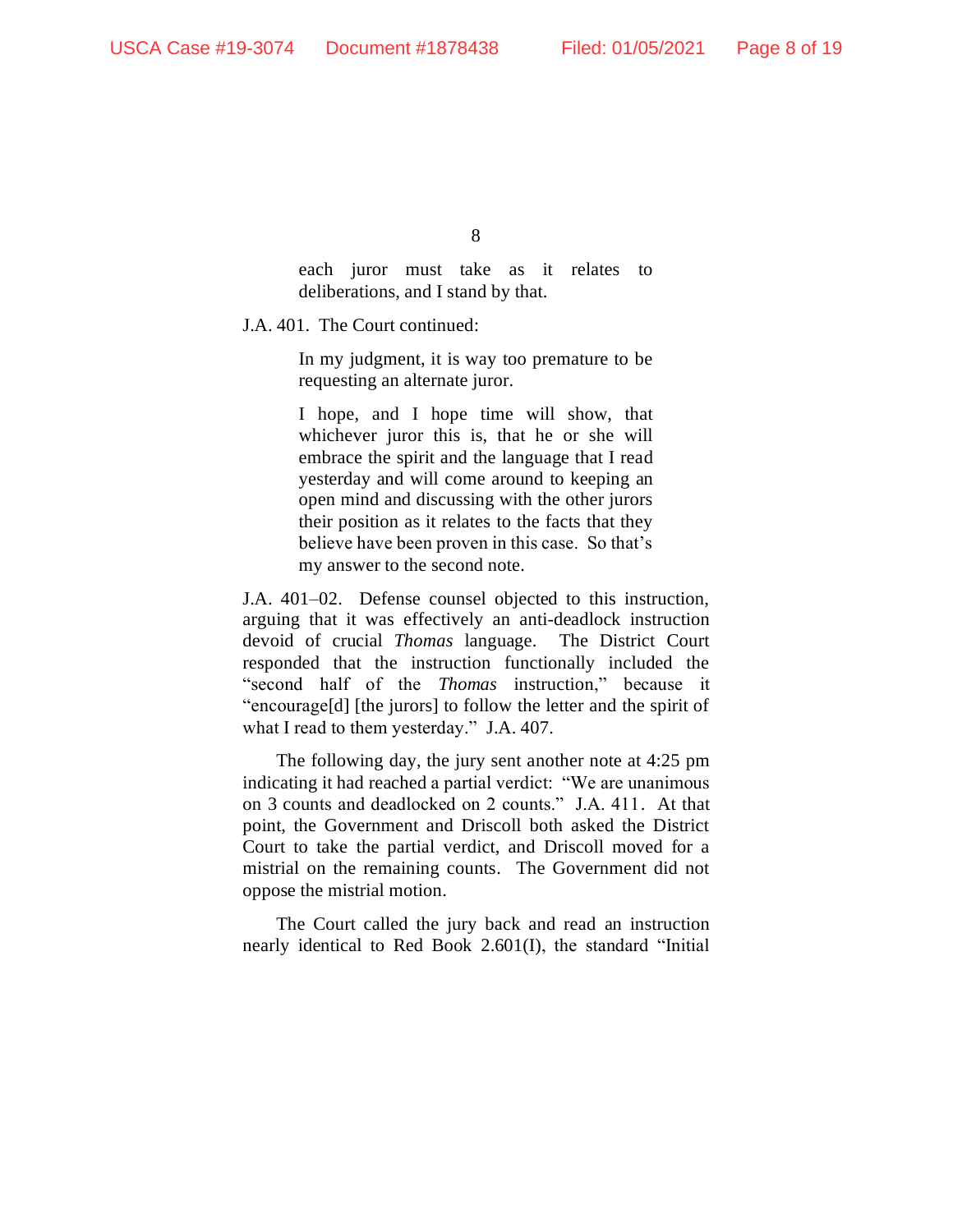Instruction to Jury that Indicates It Cannot Agree."<sup>5</sup> The jury had been deliberating for approximately 16 hours, and the District Court stated that this was "not unusual" given the "amount of documents" and witnesses in the case. J.A. 420. The District Court further instructed: "As a result, I'm going to ask you to continue deliberations in this case tomorrow. Keep an open mind about the case, with a view of listening to others and expressing your own point of view, to see whether you can reach unanimity on these other two counts." J.A. 420. The District Court then reminded jurors twice more to "keep an open mind" before sending them home. J.A. 420–21.

The jury reconvened at 10:00 am the following morning. At 11:10 am, the jury reached a unanimous guilty verdict on all five counts.

#### **II.**

We first address Driscoll's argument that the District Court improperly denied her motions for mistrial and dismissal of the indictment. Driscoll contends that the District Court erred in denying her motion for mistrial or dismissal because: 1) Valdini's presence at her child-custody hearing violated her

<sup>9</sup>

<sup>5</sup> Red Book Instruction 2.601(I) reads as follows: "Your note indicates that you have been unable to reach a unanimous decision at this time. [This has been a relatively long trial—longer than many trials we have in this courthouse. There were a large number of witnesses who testified and a substantial amount of evidence received, and I would expect that it would take some time to reach a resolution of this matter.] My best judgment is that you have been deliberating for a total of about [[insert number] [hours] [days]], which is not unusual in cases such as this. As a result, I am going to ask that you deliberate further in this case and that you keep an open mind about the case with a view to listening to others and expressing your own point of view to see whether you can reach a unanimous decision. Please resume your deliberations at this time."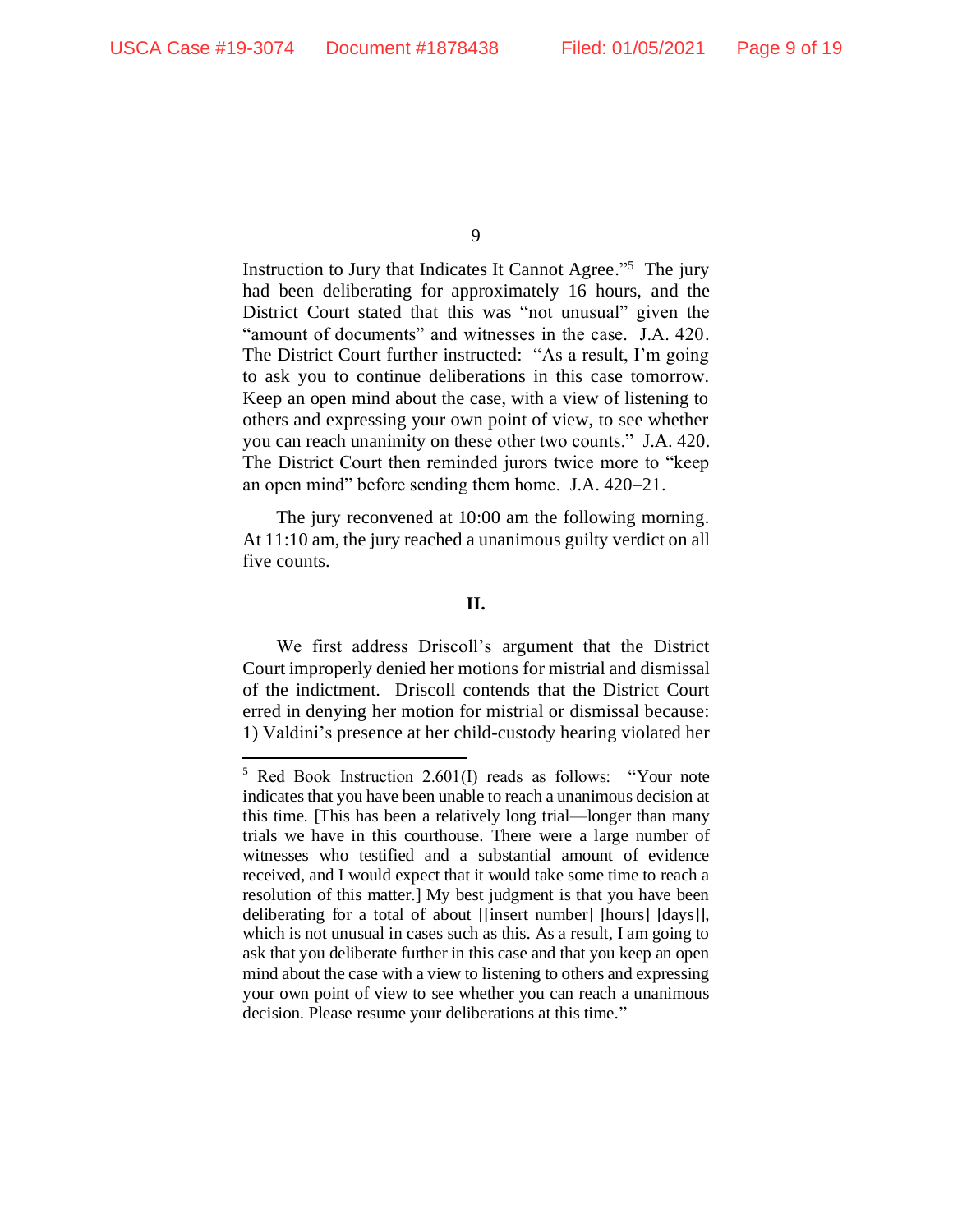Fifth Amendment right against self-incrimination, and 2) the Government's failure to disclose Valdini's improper conduct at the child-custody hearing violated its obligations under *Brady v. Maryland*, 373 U.S. 83 (1963).

Driscoll did not develop her Fifth Amendment argument until the reply brief, so we do not address it. *See Schneider v. Kissinger*, 412 F.3d 190, 200 n.1 (D.C. Cir. 2005) ("It is not enough merely to mention a possible argument in the most skeletal way  $\dots$  [A] litigant has an obligation to spell out its arguments squarely and distinctly . . . ."). As to the *Brady* claim, we agree with the District Court that the non-disclosure did not result in prejudice, so we affirm the denial of the motions for mistrial or dismissal.

#### **A.**

Typically, this Court reviews the denial of a mistrial or new trial for abuse of discretion. *United States v. McLendon*, 378 F.3d 1109, 1112 (D.C. Cir. 2004) (citing *United States v. Gartmon*, 146 F.3d 1015, 1027 (D.C. Cir. 1998)); *United States v. Sitzmann*, 893 F.3d 811, 821 (D.C. Cir. 2018) (per curiam) (quoting *United States v. Johnson*, 519 F.3d 478, 487 (D.C. Cir. 2008)), *cert. denied*, 140 S. Ct. 1551 (2020). But the question of "whether the Government has breached its obligations under *Brady* is a question of law that is reviewed *de novo*." *United States v. Borda*, 848 F.3d 1044, 1066 (D.C. Cir. 2017) (citing *United States v. Emor*, 573 F.3d 778, 782 (D.C. Cir. 2009); *Johnson*, 519 F.3d at 488). The remedy for a *Brady* violation is a new trial, but dismissal is an appropriate remedy of last resort "where no other remedy would cure prejudice against a defendant." *United States v. Pasha*, 797 F.3d 1122, 1139 (D.C. Cir. 2015).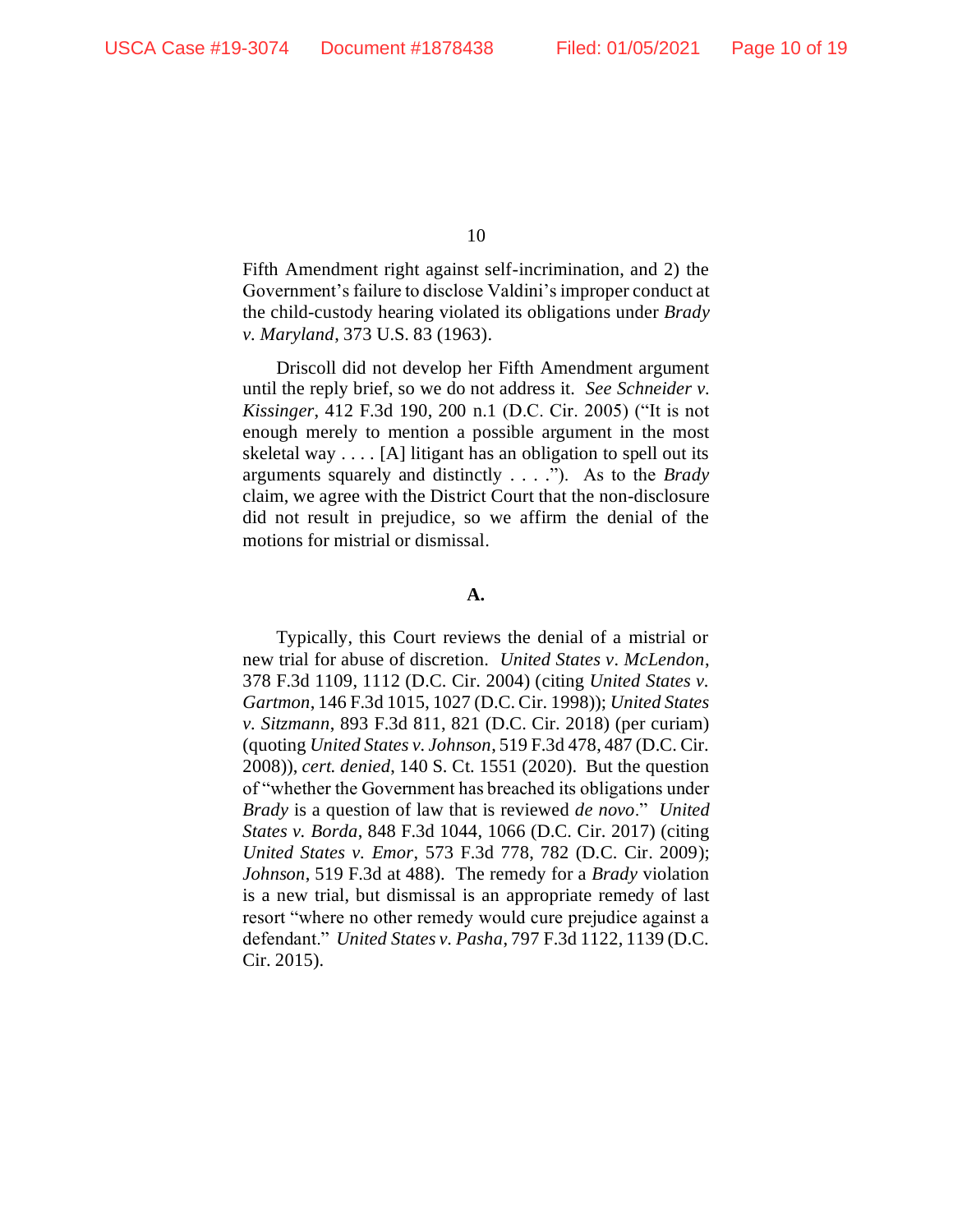"To prove a *Brady* violation, the movant must demonstrate three elements." *Borda*, 848 F.3d at 1066. "First, the evidence at issue must be favorable to the accused, either because it is exculpatory, or because it is impeaching. Second, the evidence must have been suppressed by the government, either willfully or inadvertently. And third, prejudice must have ensued." *Sitzmann,* 893 F.3d at 826 (internal citations, brackets, and quotation marks omitted). To prove prejudice, "the defendant must show that there is a reasonable probability that, had the evidence been disclosed to the defense, the result of the proceeding would have been different." *Id.* (internal quotation marks omitted) (quoting *United States v. Bagley*, 473 U.S. 667, 682 (1985)). "A new trial will rarely be warranted based on a *Brady* claim where the defendant obtains the information in time to use it at the trial." *Borda*, 848 F.3d at 1067 (quoting *United States v. Andrews*, 532 F.3d 900, 907 (D.C. Cir. 2008)).

Driscoll's *Brady* claim fails because she has not demonstrated prejudice. The District Court held an evidentiary hearing to call Valdini and other witnesses involved in the family-court trial. Defense counsel was able to question Valdini extensively about his conduct at the child-custody hearing—including his lack of notes and memoranda on the final day, and his lunch with Driscoll's ex-husband. All of this evidence was disclosed before defense began its case-in-chief, and the District Court gave counsel a "wide berth" to use it during trial. J.A. 340–41.

The record shows that defense counsel made significant use of the evidence to cross-examine Valdini in front of the jury. *See* J.A. 354–55 ("And [they] asked you if you wanted to go out to lunch; is that right?"); *id.* at 359 ("[I]sn't it true that you did not write a memo of activity for the last day?"). Defense also recalled Tanya Finch in its case-in-chief and questioned her about her biases. The District Court questioned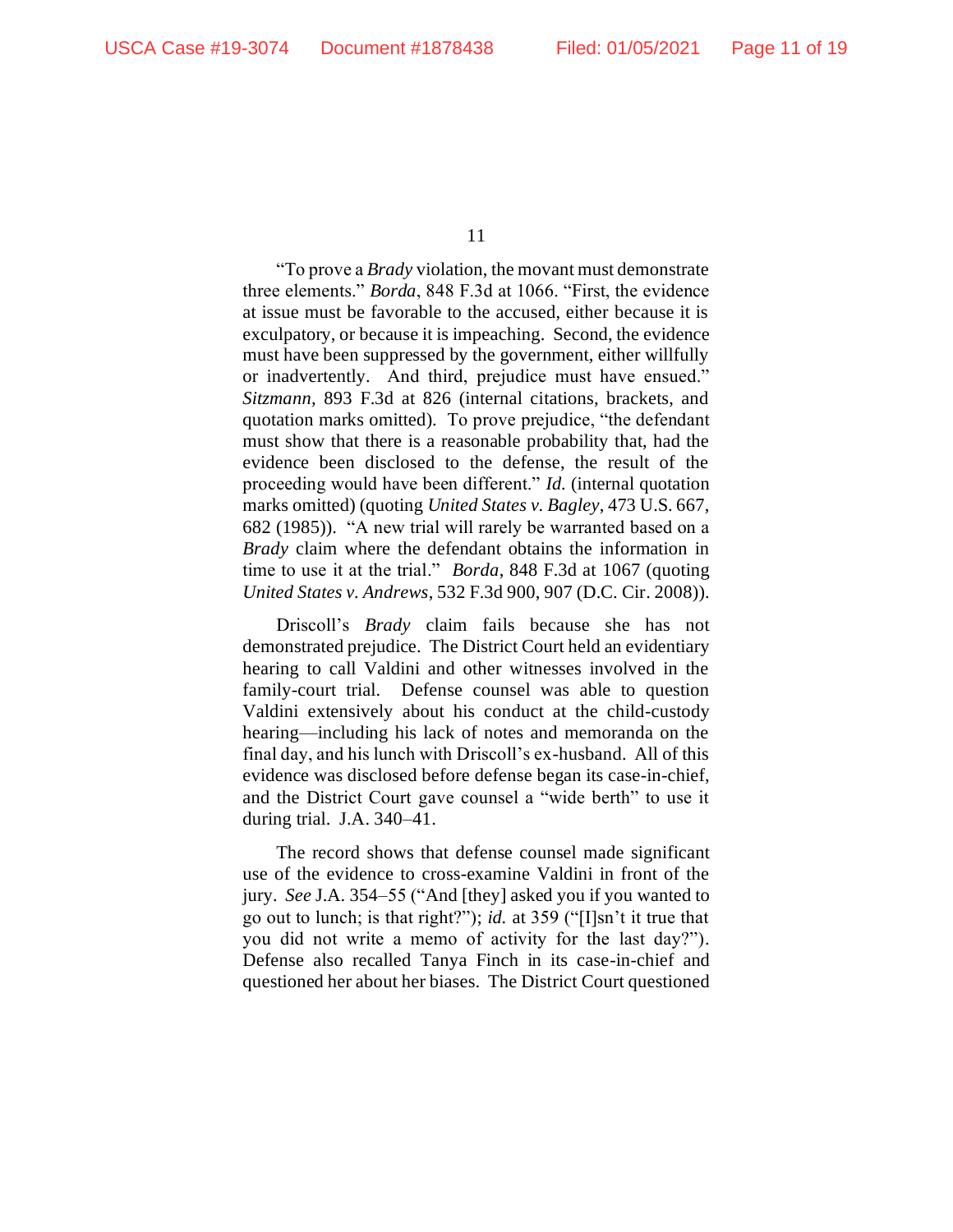Valdini separately about his surveillance of the child-custody hearing.

Driscoll has not persuaded us of a reasonable probability that earlier disclosure of this evidence would have changed the outcome of her case. She asserts that she was "forced to accept" Valdini's testimony on certain topics. Appellant Br. 47. Specifically, she argues she was unprepared for Valdini's testimony that he discussed her child-custody case with the AUSA and a supervisor before attending the hearing. And she asserts that Valdini was untruthful when he testified that he was not asked to identify himself at the child-custody hearing by court staff—while another witness testified that Valdini *was* asked to identify himself by court staff.

Given the ample opportunity defense counsel had to crossexamine Valdini after the evidentiary hearing and to call witnesses to impeach Valdini, the argument that Driscoll was "forced to accept" answers and could not probe apparent contradictions is unpersuasive. We agree with the District Court that Driscoll was not prejudiced by the timing of the Government's disclosure of Valdini's actions. Accordingly, we affirm the District Court's denial of the motions for mistrial or dismissal based on *Brady*.

## **III.**

We now turn to Driscoll's argument that the anti-deadlock jury instructions were coercive upon the jury. We conclude that the instructions likely coerced a unanimous verdict against Driscoll. While no single instruction alone may have constituted error, "on balance, the events surrounding the court's delivery of the nonstandard instruction[s] suggest a substantial propensity for coercive effect." *United States v. Yarborough*, 400 F.3d 17, 22 (D.C. Cir. 2005).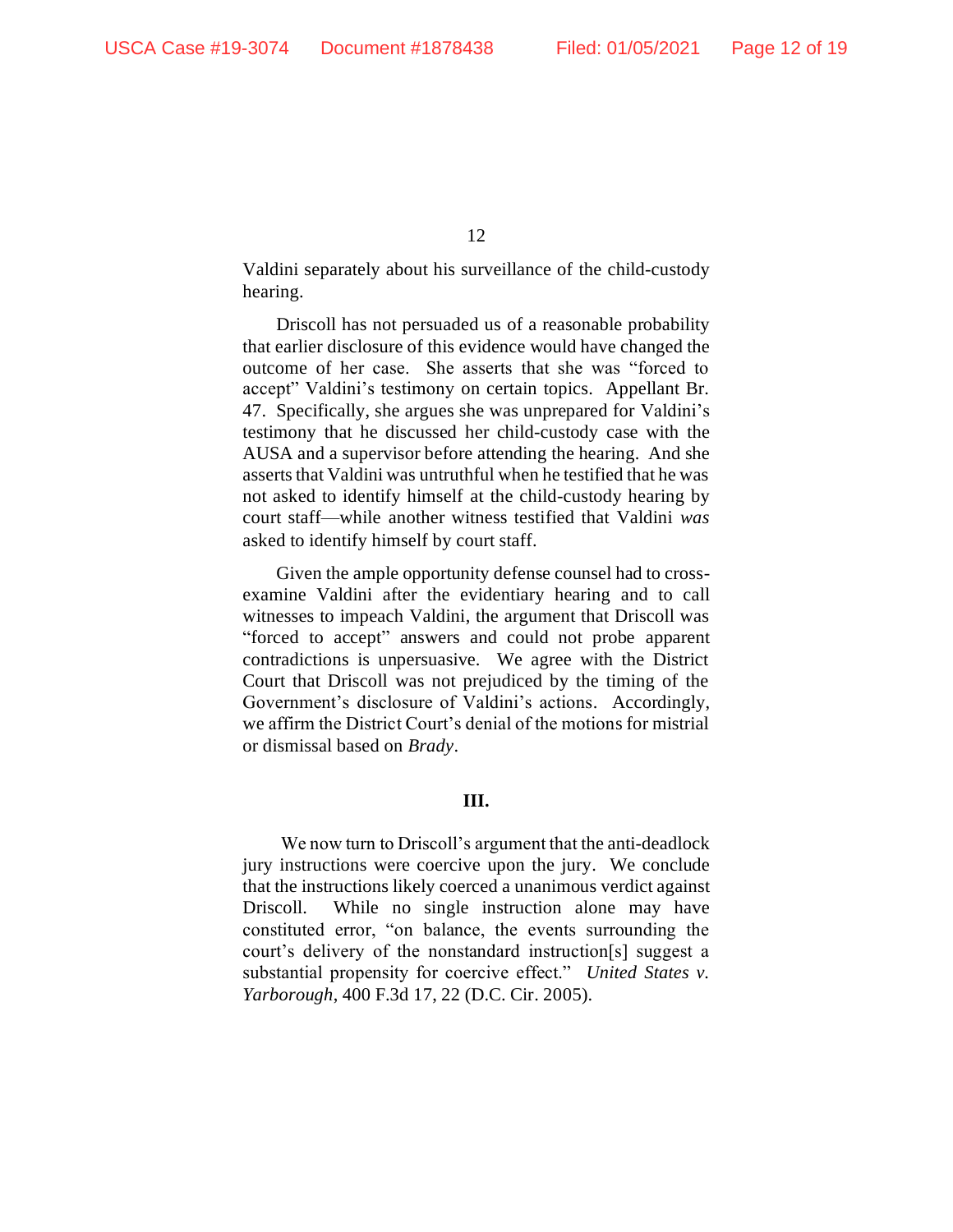### **A.**

In *United States v. Thomas*, this Court sought to prevent undue coercion on jurors by exercising its supervisory authority to mandate the use of standardized language in the anti-deadlock instruction given in this Circuit. *See* 449 F.2d 1177, 1184–86 (D.C. Cir. 1971) (en banc). We explained that "appellate courts should no longer be burdened with the necessities and niceties—and the concomitant uncertainties of gauging various *Allen*-type renditions in terms of the coerciveness of their impact." *Id.* at 1186. In the years since *Thomas*, we have repeatedly cautioned district courts against "expanding on the *Thomas* script after a jury indicates deadlock." *United States v. Lloyd*, 515 F.3d 1297, 1305 (D.C. Cir. 2008); *Yarborough*, 400 F.3d at 21 ("Any substantial departure from the language approved in *Thomas* is presumptively coercive." (internal quotation marks omitted)); *United States v. Berroa*, 46 F.3d 1195, 1197 (D.C. Cir. 1995) ("We therefore flatly refuse the district court's invitation to crack open the Pandora's box *Thomas* nailed shut."); *United States v. Spann*, 997 F.2d 1513, 1519 (D.C. Cir. 1993) ("[W]e remind the district court judges of the mandate delivered in *Thomas* and that failure to comply therewith may under other circumstances lead to reversal.").

One of the central concerns of the *Thomas* Court was the potential for coercion by "prying individual jurors loose from beliefs they honestly have." *Thomas*, 449 F.2d at 1182. The *Thomas* charge thus cautions jurors to "consult with one another . . . with a view to reaching an agreement," but "do not surrender honest conviction . . . solely because of the opinion of your fellow jurors, or for the mere purpose of returning a verdict." Criminal Jury Instructions for D.C. Instruction  $2.601(III)(A)$ . "Any substantial departure from the language approved in *Thomas* is presumptively coercive." *Yarborough*,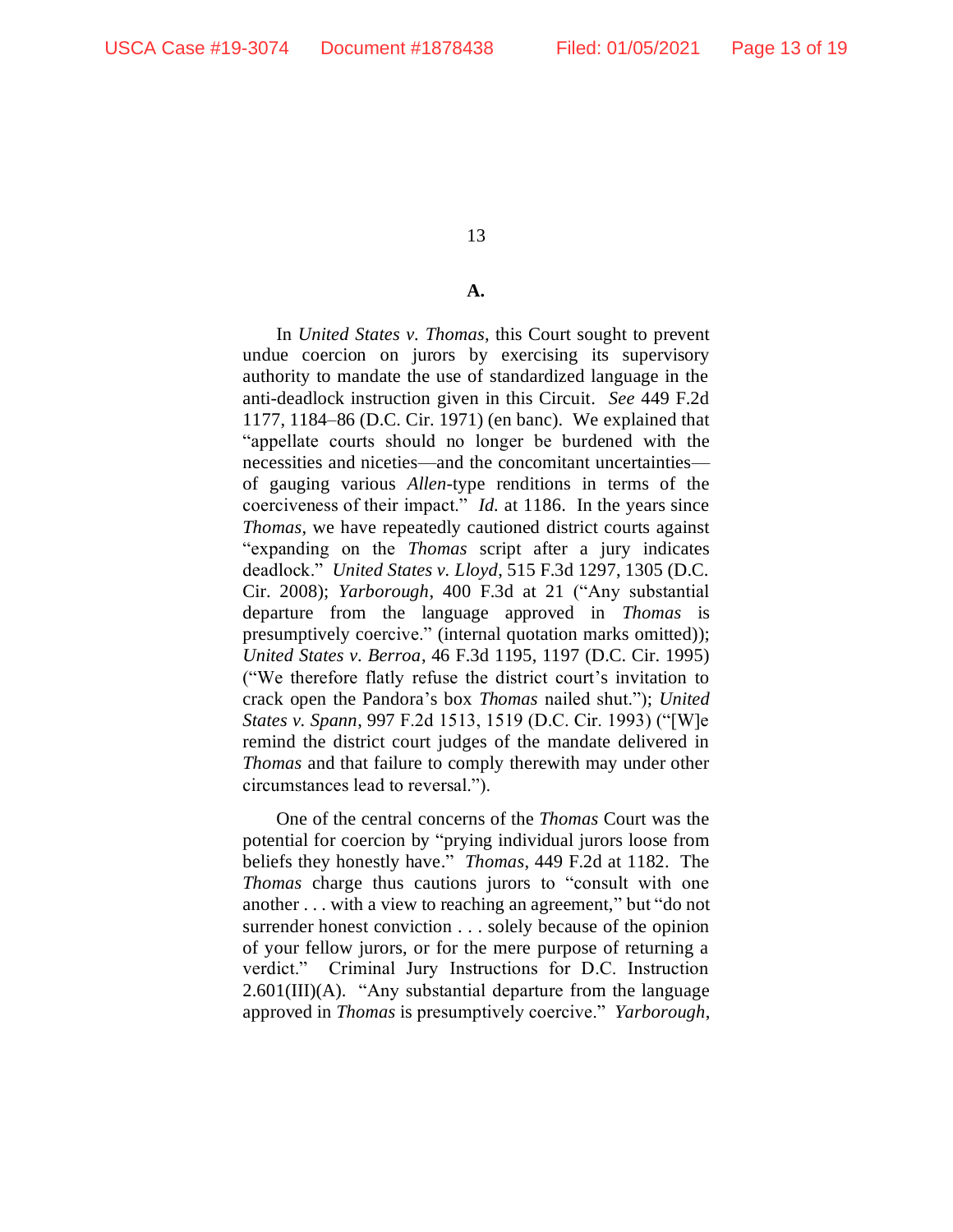400 F.3d at 21 (internal quotation marks omitted); *see also Spann*, 997 F.2d at 1518 (noting that the "most significant [element] to . . . the *Thomas* court" was the language that "no juror should surrender his honest conviction" (internal quotation marks omitted)).

Here, over the course of three jury instructions, the District Court increasingly strayed from the language of *Thomas*. Taken together, under the circumstances of this case, these instructions likely coerced a lone holdout juror to surrender his or her honestly held views in favor of a unanimous verdict.

The initial note from the jury indicated that there was a holdout: one person had "his mind made up and [would] not change his mind." J.A. 379.The District Court responded to this note by reading the *Thomas* charge, but the District Court also added, without advance notice to the parties, improvised remarks about the importance of rendering a verdict "to the parties and to the community, to the country." J.A. 390.

Driscoll argues that this add-on language impermissibly deviated from *Thomas* and suggested—by reference to "country" and "community"—that the jury had a duty to convict. Appellant Br. 59. She correctly cites *Yarborough* for the proposition that "[a]ny substantial departure from the language approved in *Thomas* is presumptively coercive." *Yarborough*, 400 F.3d at 21 (internal quotation marks omitted). But even though the language here departed from *Thomas*, we conclude that this language, in isolation, did not affect Driscoll's substantial rights. *See* FED. R. CRIM. P. 52(a). The District Court shared the language about parties, community, and country after reciting the full *Thomas* instruction and thanking jurors for their work. Jury service is always a service to the parties, community, and country, and the acknowledgment of that fact could not reasonably be taken to suggest that a unanimous guilty verdict must be rendered, or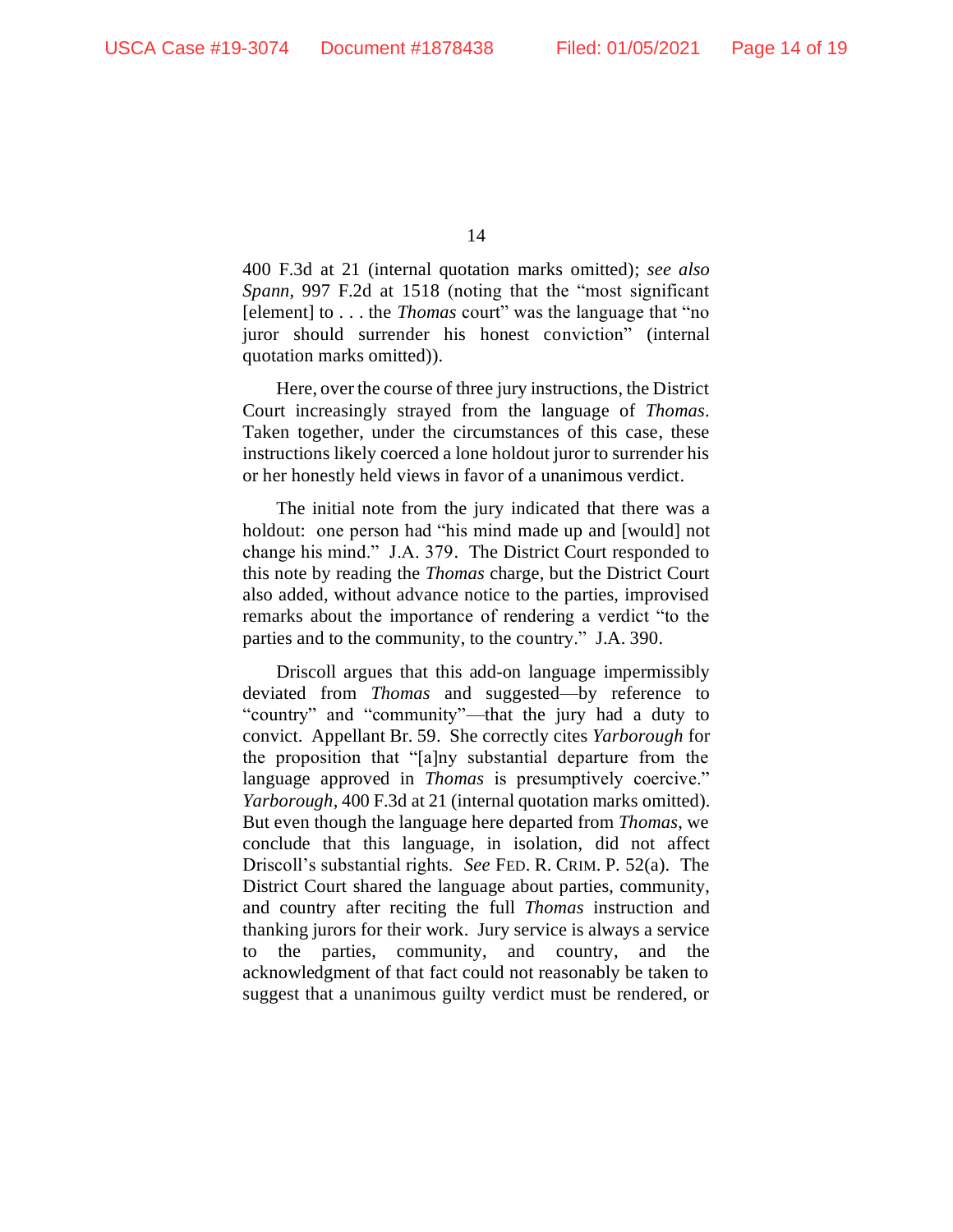that an individual juror should abandon her views. Furthermore, the jury remained completely deadlocked after this instruction, so the instruction appears to have had no coercive effect. *See Spann*, 997 F.2d at 1518 (holding that "the trial judge's comments" were "probably proscribed under *Thomas*," but they "had no direct effect on the jury [because] . . . they did not break the jury deadlock or cause the guilty verdict").

Driscoll also contends that the District Court should have given the initial 2.601(I) instruction or inquired into the "nature of" the jury's deadlock before issuing the *Thomas* instruction. Appellant Br. 58 (citing *Barbett v. United States*, 54 A.3d 1241, 1246–47 (D.C. 2012)); *id.* at 64. But Driscoll encouraged the District Court to give the *Thomas* instruction, so she cannot now argue that the order of the instructions or the failure to inquire into the nature of the deadlock constituted error.<sup>6</sup> *See United States v. Kanu*, 695 F.3d 74, 80 (D.C. Cir. 2012) ("[U]nder the invited error doctrine [] a party may not complain on appeal of errors that he himself invited or provoked the district court to commit." (quoting *United States v. Wells*, 519 U.S. 482, 488 (1997))).

Nonetheless, the District Court's subsequent instruction deviated even further from *Thomas*. Upon receiving the second

<sup>6</sup> Although Driscoll waived an objection to the timing of the *Thomas* instruction, she did not waive her objection to the actual language used by the Court (*e.g.*, the additional wording about "parties," "community," and "country"). This is because the District Court did not discuss this language in advance with counsel, so Driscoll had no opportunity to raise an objection ahead of time. We caution district courts to always consult with counsel about the wording of a jury instruction before the instruction is given, so that counsel may place objections on the record and suggest modifications before the jury hears the charge. This practice is far preferable to attempting to "unring the bell" after a problematic instruction has been given.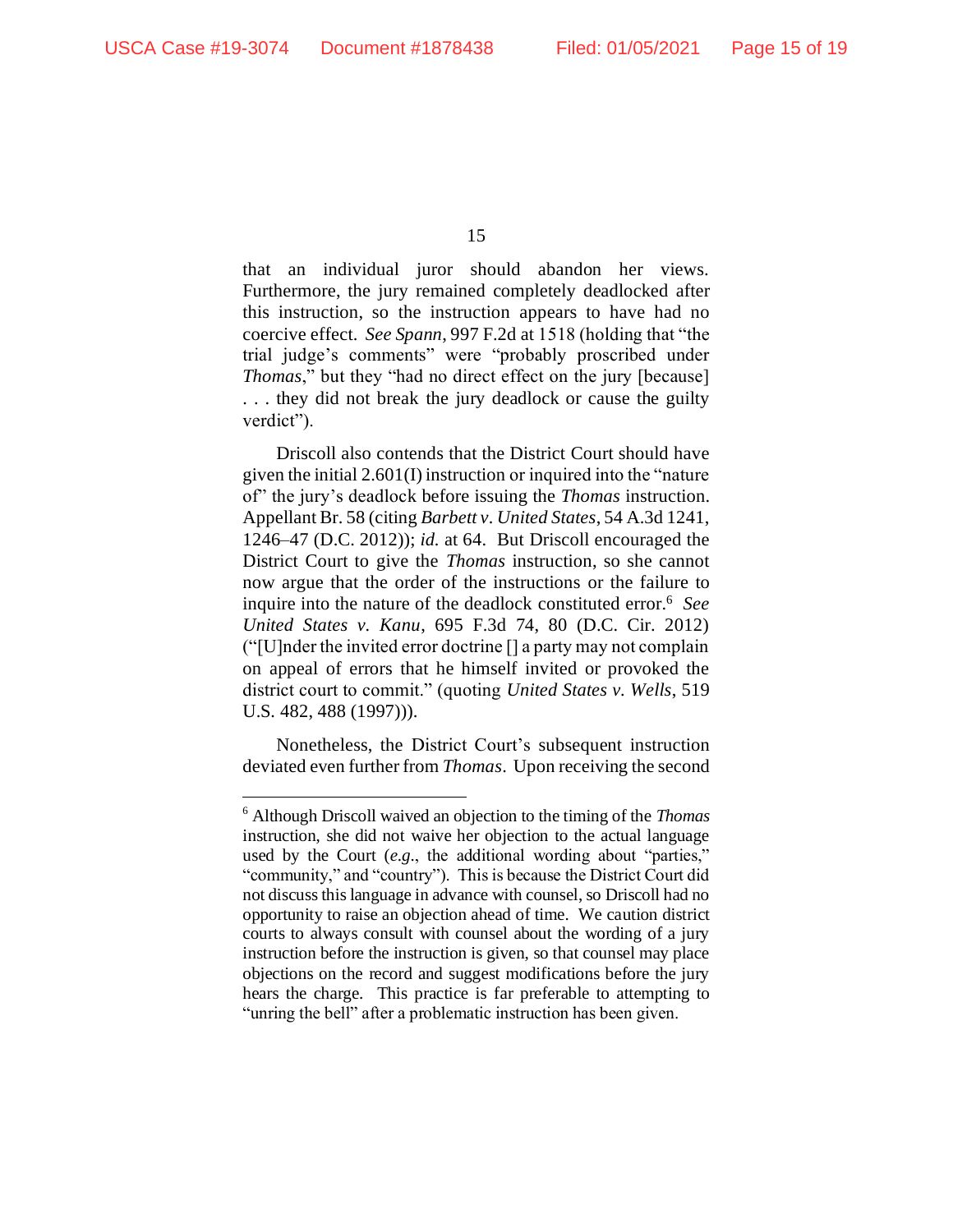note stating that a juror was "not following" rules and "ha[d] his mind made up," J.A. 393, the District Court called the jury to the courtroom, briefly referenced the previous day's instructions, and then effectively addressed the holdout juror directly with an instruction:

> I hope, and I hope time will show, that whichever juror this is, that he or she will embrace the spirit and the language that I read yesterday and will come around to keeping an open mind . . . .

J.A. 401. While this second instruction reminded the holdout juror to "keep[] an open mind," it eliminated what we have described as *Thomas*'s "most significant" element—"do not surrender honest conviction . . . for the mere purpose of returning a verdict," Criminal Jury Instructions 2.601(III)(A); *see Spann*, 997 F.2d at 1518—while calling direct attention to the holdout juror.

The Government argues that this second instruction was not coercive because the District Court prefaced it by reminding jurors of the previous day's (*Thomas*) instructions, and because the District Court's language did not suggest a juror should change his mind. Gov. Br. 53. We disagree. First, the District Court only made cursory mention of the previous day's instructions—not enough to constitute a second *Thomas*  charge. 7 And second, the District Court called upon the holdout juror, in the courtroom, to "come around to keeping an open mind" without reminding the juror to maintain "honest conviction[s]." Criminal Jury Instructions 2.601(III)(A). An individual could have reasonably understood that language to

 $\frac{7}{7}$  Given our finding that this particular combination of instructions to the jury was coercive, we need not reach Driscoll's argument that giving additional instructions designed to encourage unanimity following the *Thomas* instruction was *per se* error.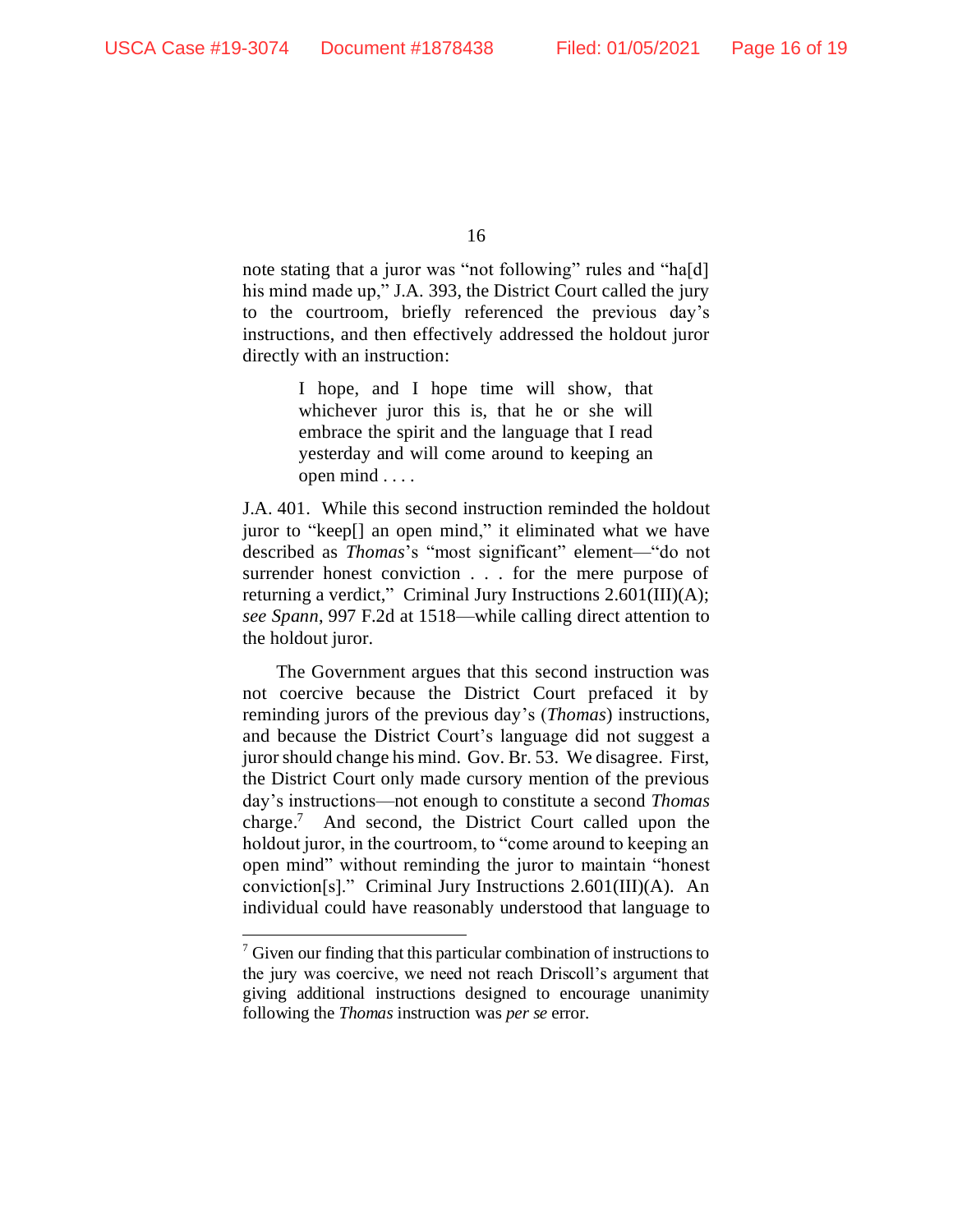mean she should become willing to change her mind, notwithstanding her honest convictions. *See Thomas*, 449 F.2d at 1183 ("No juror should be induced to agree to a verdict by a fear that a failure . . . to agree will be regarded by the public as reflecting upon either his intelligence, or his integrity." (quoting *Kesley v. United States*, 47 F.2d 453, 454 (5th Cir. 1931))); *see also id.* at 1181 ("When efforts to secure a verdict from the jury reach the point that a single juror may be coerced into surrendering views conscientiously entertained, the jury's province is invaded and the requirement of unanimity is diluted."). The potential for undue coercion was particularly acute here, where the judge addressed an individual juror directly—in front of all of his or her peers—since the other jurors could use the judge's words to wear down the holdout once they returned to the jury room. *Cf. Mullin v. United States*, 356 F.2d 368, 370 (D.C. Cir. 1966) (Burger, J.) ("It would have been a precarious undertaking for the Judge to give a supplemental charge to consider each other's views when he was already advised that only [a minority of] jurors voted for acquittal."). And indeed, the second jury instruction appeared to move the holdout juror: The jury's third note stated that it had reached a unanimous verdict on three counts, remaining deadlocked on two.

The District Court's final instruction was additionally coercive. This instruction initially hewed closely to Red Book Instruction 2.601(I), but later included additional improvised remarks that twice reminded jurors to "keep an open mind." J.A. 420–21.While there is nothing that prevents a District Court from reading Instruction 2.601(I) when the jury indicates an inability to agree, *cf. United States v. Lopesierra-Gutierrez*, 708 F.3d 193, 207–08 (D.C. Cir. 2013) (reviewing for plain error), its use can be problematic after the jury formally announces a "deadlock," because the instruction reminds jurors to "[k]eep an open mind" while saying nothing about maintaining honest convictions. Under the circumstances of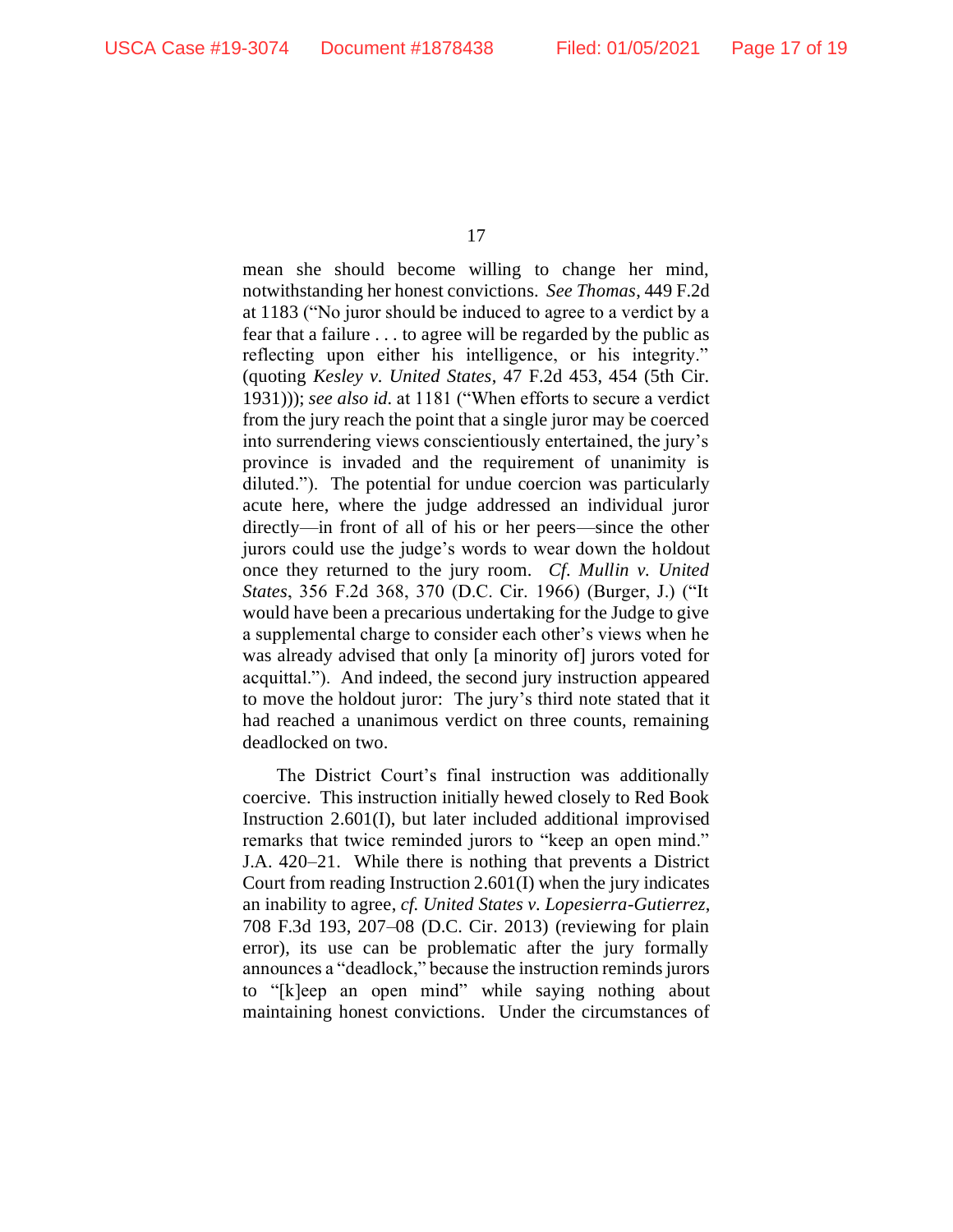this case, where jurors had deliberated for sixteen hours, received prior sets of instructions including the *Thomas* instruction, and continued to report themselves deadlocked, the jury should at least have been reminded of the need to maintain honest convictions to "insure against even the suggestion of juror coercion," *Lloyd*, 515 F.3d at 1305—particularly when, in the third instruction, jurors were told three separate times to "keep an open mind." In other words, the potential for coercion was heightened by the timing of this final instruction. Notably, both the Government and Driscoll asked the District Court to take a partial verdict rather than issue this last instruction, and the Government expressed reservations about giving Instruction 2.601(I) to the jury at this stage. J.A. 418–19; *see*  District Court Tr. Nov. 28, 2018, at 14 ("[I]t's been our position all along that the Court can't read additional anti-deadlock instructions.").

The Government now argues that this third instruction was permissible because "in essence" it reminded jurors to maintain their honest convictions. Gov. Br. 56. "We decline the government's invitation to elevate form over function." *Yarborough*, 400 F.3d at 21. The fact of the matter is that this third instruction omitted this critical element, and the instruction's coercive effect is evident from the "fact that the jury returned a verdict shortly after." *See id.* at 22 (noting that a short turnaround time "increases the likelihood of coercion"). After deliberating for sixteen hours, the jury was deadlocked on two counts—but after receiving this third instruction, the jury took only one hour and ten minutes to reach a unanimous guilty verdict on those two remaining counts. The "swift resolution of the issues in the face of positive prior indications of hopeless deadlock" suggests that this third instruction influenced the verdict. *See United States v. U.S. Gypsum Co.*, 438 U.S. 422, 462 (1978).